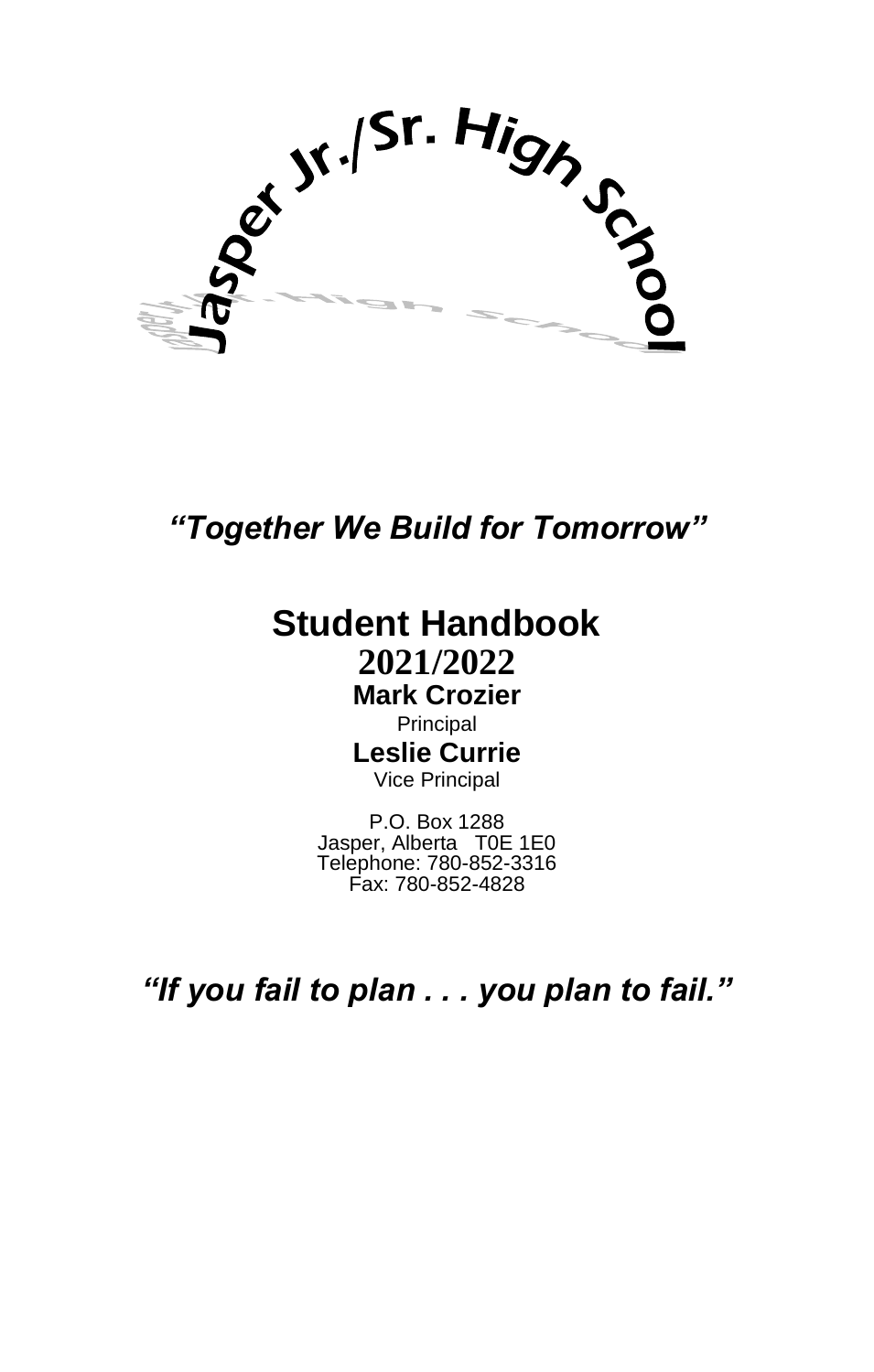# **"TOGETHER WE BUILD FOR TOMORROW"**

## **WELCOME!**

**OUR VISION:** Respect, Responsibility, Achievement

**OUR MISSION:** To provide the best possible education for all Jasper High School students.

**OUR MANDATE:** The Jasper High School is responsible to ensure that all students have the opportunity to acquire the knowledge, skills and attitudes needed to be self-reliant, responsible, caring and contributing members of society.

#### **OUTCOME BASED EDUCATION:**

Within the context of developing socially responsible citizens, we expect students to become:

- **Effective communicators**
- **Effective thinkers**
- Competent problem solvers
- Collaborative workers

## **SCHOOL HOURS**

#### **PUNCTUALITY IS IMPORTANT!**

*Students should be at school by 8:10 a.m. and 12:55 p.m.*

| Period 1 | $8:17 - 9:14$ a.m.   |
|----------|----------------------|
| 2        | $9:16 - 10:10$ a.m.  |
|          | $10:10 - 10:14$ a.m. |
| 3        | 10:15 - 11:09 a.m.   |
| 4        | 11:11 - 12:05 p.m.   |
|          | $12:05 - 1:00$ p.m.  |
| Period 5 | 1:00 - 1:54 p.m.     |
| հ        | 1:56 - 2:50 p.m.     |
| 7        | 3:00- 4:00 p.m.      |
|          |                      |

#### **\*\*Due to the Covid Pandemic some items in this handbook are on hold or may be modified for part or all of the school year.**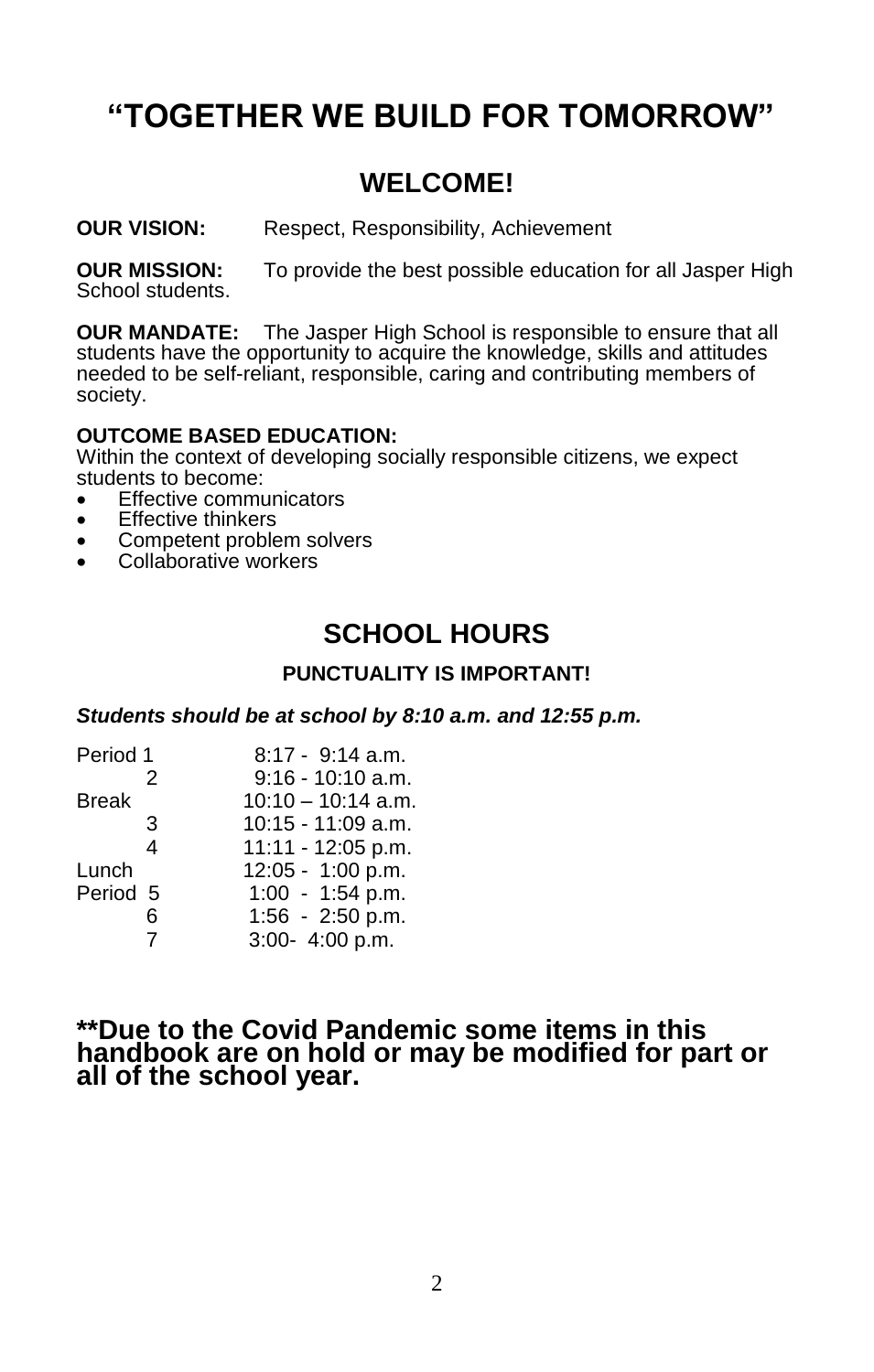## **SCHOOL ACTIVITIES**

#### **STUDENT COUNCIL**

The Council is elected by the students and consists of a Junior High President, Senior High President and Secretary/Treasurer, in addition to any student who would like to participate through their home room. It initiates various programs throughout the year to enhance the student's social and cultural development within the school. It is also responsible for providing the student body a voice in what takes place within their learning environment, as well as promoting healthy fun and positive school spirit. For this task, the Council asks that the students pay a \$5 membership fee, which goes towards student led programs. All Council activities are open to grades 7 to 12, and they include dances, special presentations and fundraisers.

Meetings are held each week and any student can get involved by becoming a home room representative. A representative's job is to let the students know what the Council is doing and to convey any concerns that students may have. Our aim is to show all students that they should have a sense of pride in their school, as well as in their community.

The Council's main concern is keeping the students happy, and we cannot accomplish this without their support. Therefore, the need is stressed for their assistance in running these tasks.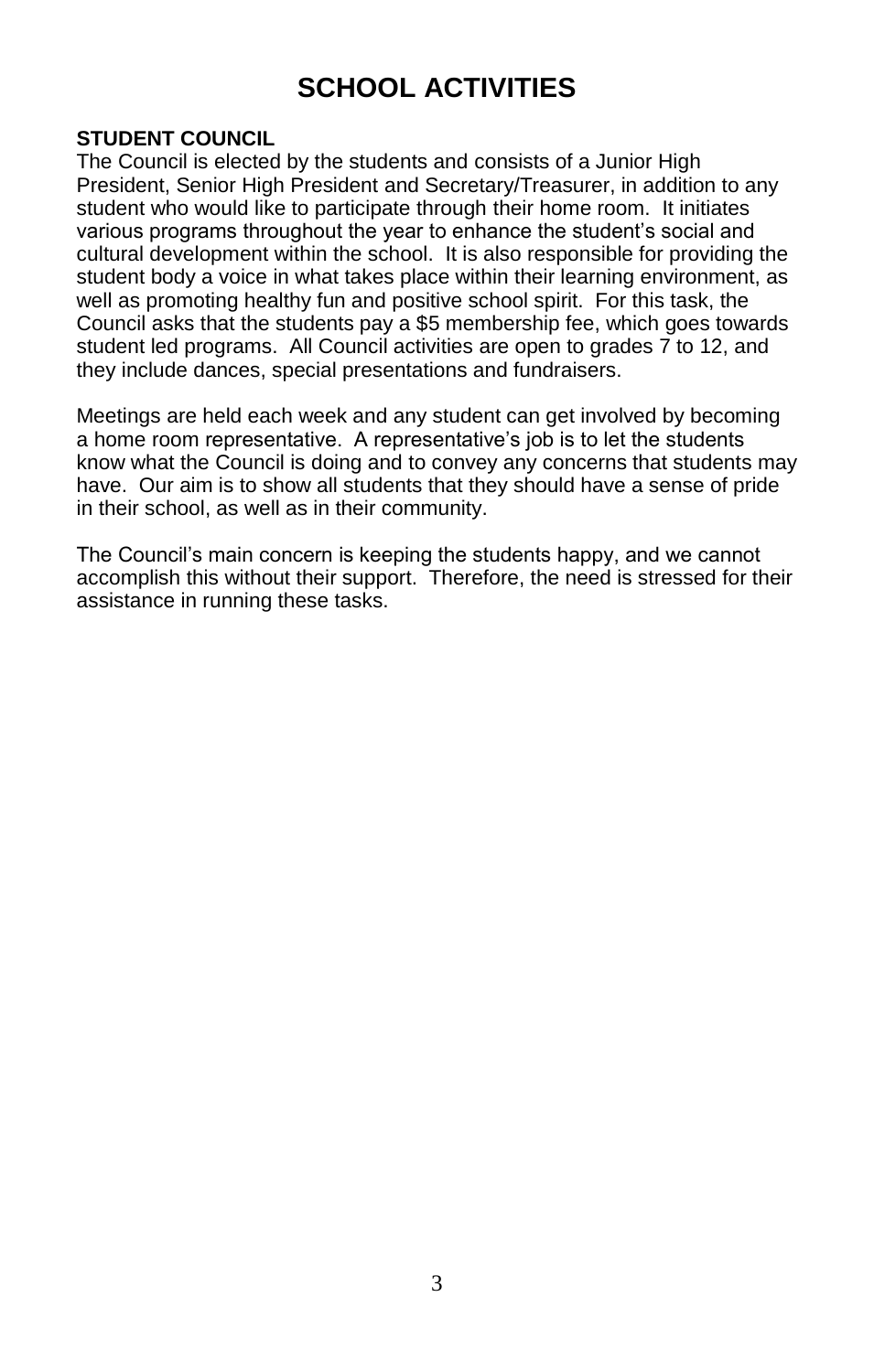## **CLUBS, ORGANIZATIONS AND TEAMS**

It is hoped that all students will get involved in extra-curricular activities and that parents and community members will help with these activities. These may include:

- **a. Student Council**
- **b. Intramurals**
- **c. Social Activities**
- **d. Clubs**

Sustainability Curling

#### **e. School Teams**

| September to November |
|-----------------------|
| April/May             |
| December to February  |
| May/June              |
| May/June              |
|                       |

#### **f. Special Events**

| Welcome Back Activity Afternoon | Dress-up Days           |
|---------------------------------|-------------------------|
| Graduation                      | Christmas Activity Day  |
| School Dances                   | <b>Band Concerts</b>    |
| Year-end Recognition Awards     | Random Acts of Kindness |

**Parents:** Please join us and support our school teams, special events and social activities.

#### **SCHOOL COLOURS/TEAM NAME**

Our school colours are red, white and black and our team name is **COUGARS**. Be sure to wear school colours and support Jasper Junior/Senior High School **COUGARS**.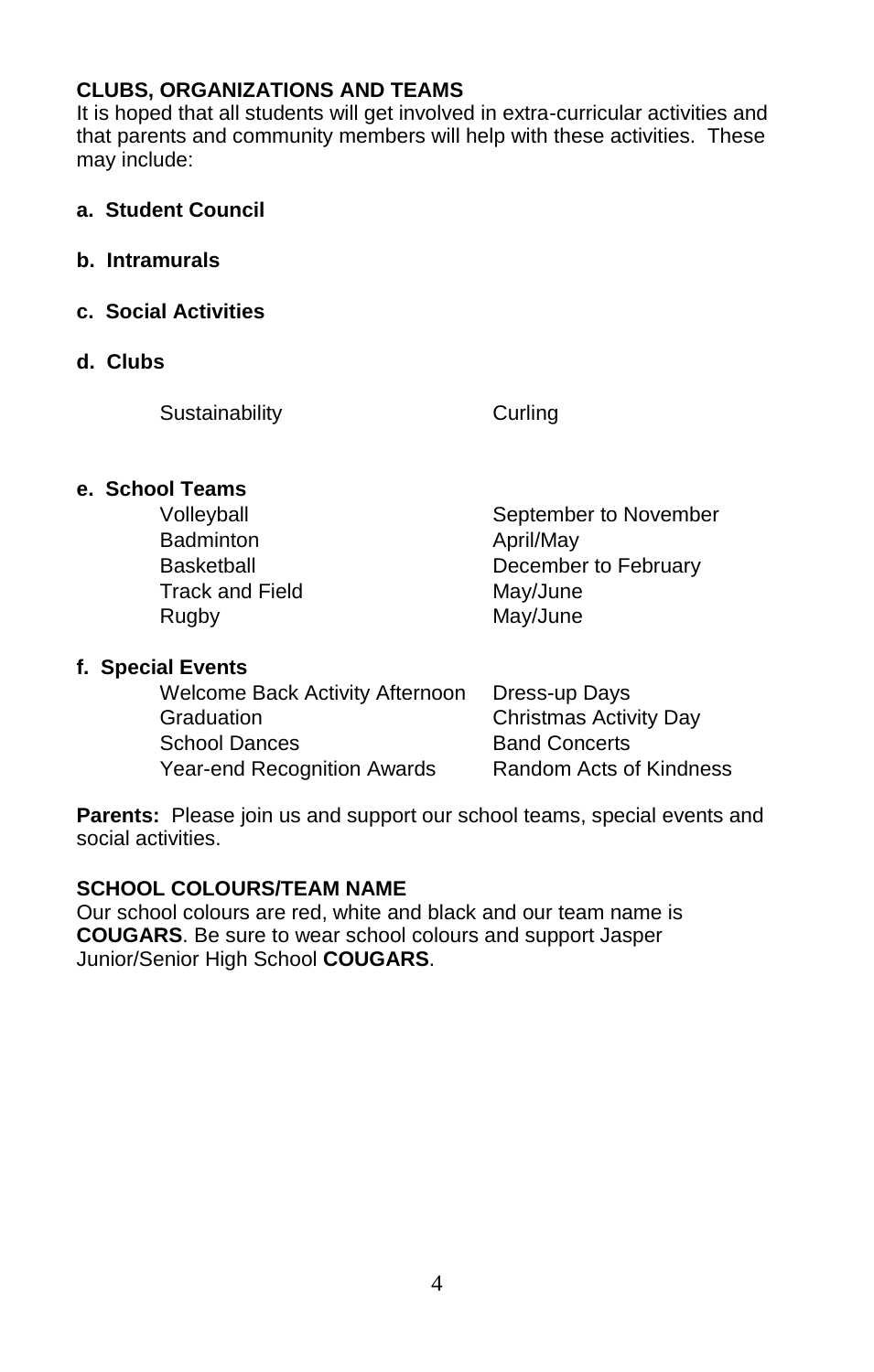## **SCHOOL MOTTO**

### **"TOGETHER WE BUILD FOR TOMORROW" COUNSELLING SERVICES**

The Principal, Mr. Crozier, will assist students with educational/academic counselling. Leslie Currie, our Guidance Counsellor, will help with academic and career counselling. Calendars and information about post-secondary institutions in Canada are also available online. Mental Health counselling is available through Aspen Regional Health. Our Community Outreach Service Worker, Anna DeClercq, is also available to assist students/families and liaises with community services on behalf of our school.

#### **SPECIAL NEEDS STUDENTS**

Students with special needs may receive extra assistance from teachers' aides. Teachers modify programs as required.

#### **LUNCH HOUR**

Students may go home or eat in our foyer for lunch.

#### **MESSAGES FOR STUDENTS**

Except in the case of emergencies, we are unable to take messages for students at school. Students should come to school prepared with the necessary supplies, and be informed of doctor and dental appointments.

### **FIELD TRIPS AND EXCHANGES**

**Students are not allowed to drive their own vehicles to any school related activity.** Students and chaperones who see any unacceptable behaviour on field trips must report this immediately to the teacher(s) in charge of the trip. In order to offer field trips and ensure student safety, we need everyone's co-operation in complying with school rules. The school has zero tolerance to unacceptable behaviour including the use of drugs, alcohol, tobacco, theft and insubordination to adults in charge. Students who demonstrate unacceptable behaviour on field trips, may be sent home with a chaperone at their parent's expense.

## **STUDENT RESPONSIBILITIES**

#### **GENERAL POLICY**

The Alberta School Act states:

"A student shall conduct himself so as to reasonably comply with the following code of conduct:

- Be diligent in pursuing his studies.
- Attend school regularly and punctually.
- Co-operate fully with everyone authorized by the Board to provide education programs and other services.
- Comply with the rules of the school.
- Account to his/her teachers for his/her conduct.
- Respect the rights of others.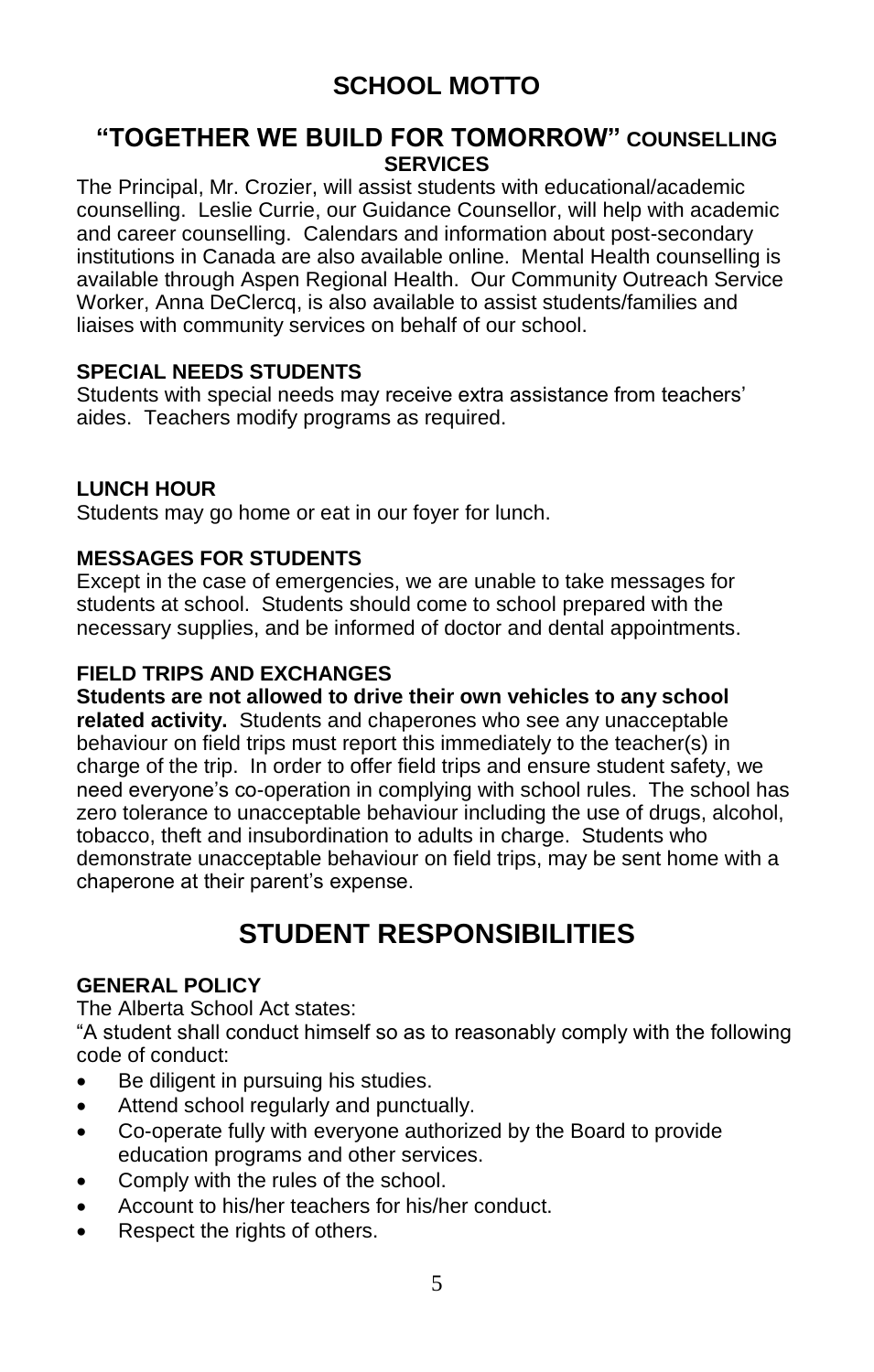### **JASPER JUNIOR/SENIOR HIGH SCHOOL RESPONSIBILITY CODE**

The School Council believes the rights of the individual need to be balanced with responsible citizenship.

Responsible citizenship includes:

- Respecting the rights, feelings and property of others.
- Acceptance of all differences in race, age, gender, sexual orientation, religion and culture.
- Developing self-respect and positive self-esteem.
- Respecting rules and laws through awareness and involvement.
- Respecting the environment.
- Developing a good work ethic.
- Honesty and integrity.
- Developing a caring community spirit within the school.
- Accountability for our actions.
- The use of positive ways to solve conflicts.

#### **CONSEQUENCES TO STUDENTS WHO FAIL TO FOLLOW THE CODE OF CONDUCT:**

Students who fail to follow the Code of Conduct may, in consultation with teachers, parents and the administration, may lose certain school privileges; for example, extra-curricular and co-curricular activities. Students may also be required to serve in-school or out-of-school suspensions. Students absent from school on the day of a co-curricular or extra-curricular activity without good reason, will lose the privilege of participating in these activities.

#### **GYPSD THREAT ASSESSMENT PROGRAM**

Grande Yellowhead Regional Division provides a safe and caring learning environment in all of the division's schools. Part of this commitment involves being prepared to handle emergency situations appropriately and efficiently. Together with our partners, the Royal Canadian Mounted Police, Alberta Child and Family Services Authority and Alberta Mental Health, we have developed a plan to respond to all situations in which students may be demonstrating behaviours that pose a threat to themselves or others. Any student, parent or staff member who becomes aware of a threat, or has reasonable grounds to believe that there is a potential risk to students, staff or divisional property, shall notify the school principal and/or their designate. Threats may be, but are not limited to, verbal, written, gestures or internet postings. The division requires that all threats or threatening behaviours be treated seriously: all threats or threatening behaviour will be assessed and appropriate interventions and disciplinary actions taken. The purpose of this administrative procedure is to determine how best to support students so that their behaviour does not become hurtful or destructive to themselves or others. This is intended to serve our students with fair notice that we, as a school community, will respond to all threats. Our goal is to respond to all threats in a professional manner that provides for a healthy and caring learning environment.

## **SCHOOL EXPECTATIONS**

To ensure that students have a successful year at the Jasper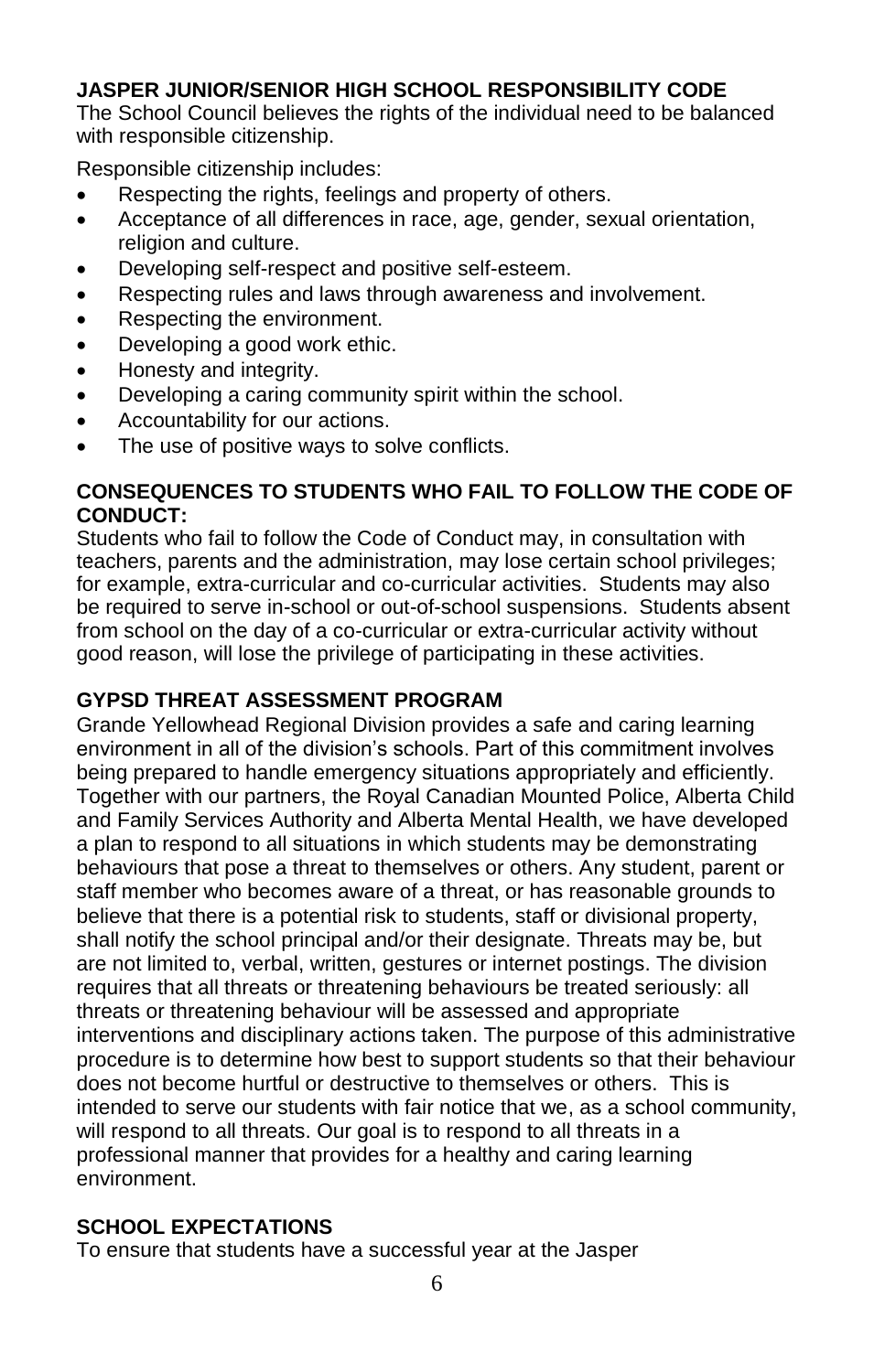Junior/Senior High School, the following responsibilities are expected:

## **STUDENTS' RESPONSIBILITIES:**

- Come with a positive attitude.
- Attend regularly and punctually.
- Work to the best of his/her abilities.
- Complete and turn in assignments on time.
- Set and strive to achieve goals in co-operation with parents/guardians and teachers.
- Behave and interact in a manner that respects the rights, feelings and property of others.
- Solve problems using conflict management strategies.
- Deliver all correspondence to their parents (guardians).
- Come prepared with necessary tools and materials to class

## **TEACHERS' RESPONSIBILITIES:**

- Provide a motivating, safe and positive learning environment.
- Attempt to meet the needs of all students.
- Use positive reinforcement.
- Discipline with dignity.
- Report to the parent in detail at least twice a semester.
- Report areas of concern to parents immediately.

## **TEACHERS' CODE OF CONDUCT**

## **IN RELATION TO PUPILS**

- The teacher teaches in a manner that respects the dignity and rights of all persons without prejudice as to race, religious beliefs, colour, sex, physical characteristics, age, ancestry or place of origin.
- The teacher treats pupils with dignity and respect and is considerate of their circumstances.

## **PARENTS'/GUARDIANS' RESPONSIBILITIES:**

- Provide environment, and support necessary to support learning.
- Look over student assignments on a regular basis.
- Ensure student attends school regularly and punctually.
- Attend parent-teacher student conferences and co-curricular meetings.
- Contact the student's teacher(s) as necessary.
- Support school activities.
- Report situations that may affect the student's performance.
- Use correct channels to raise concerns.
- Encourage students to deliver correspondence home.
- Read all correspondence, including the student handbook.
- Review student report cards with student four times a year.

## **THE SCHOOL SHOULD:**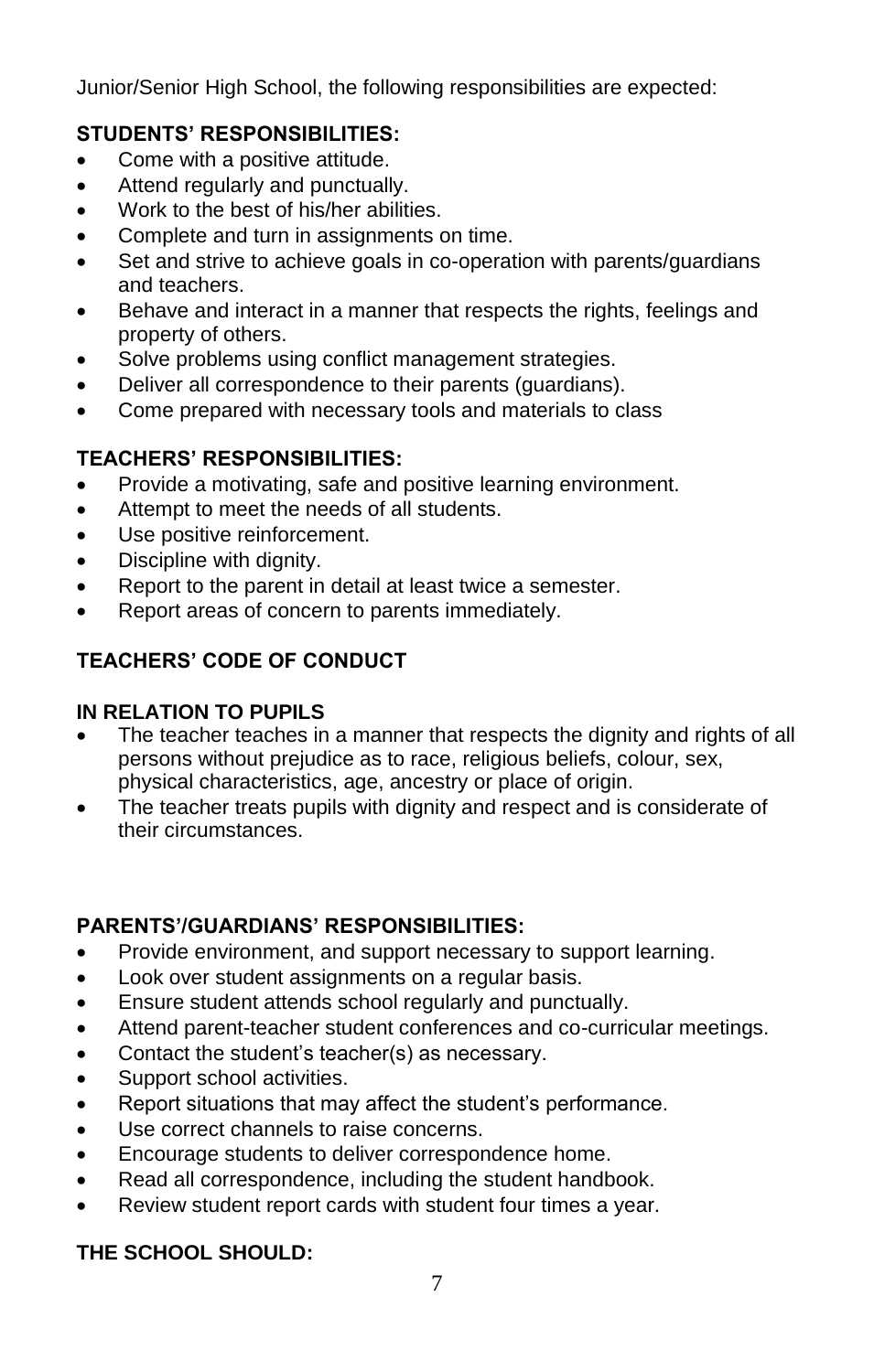• Provide opportunities for students to participate in intramurals and extracurricular activities utilizing teacher, parent, and community volunteers.

#### **BEHAVIOUR EXPECTATIONS**

Students are expected to be kind, courteous and respectful in the manner in which they interact with classmates, staff and visitors to the school.

#### **RESPECT FOR PROPERTY**

Students are expected to take responsibility for caring for their school building. Everyone is encouraged to clean up after themselves, recycle and be respectful of the school building and the property of others.

#### **ORGANIZATION AND HOMEWORK**

Students are expected to keep their notebooks, binders and lockers clean and well organized. They should use their student handbook to record homework, progress and special events. They are also expected to do homework, study and review on a nightly basis. It is recommended that a regular routine should be established where the student sits down in the same place at the same time, five nights out of seven. It is particularly important for parents to assist junior high students to develop a homework and study routine. It is the student's responsibility, when they are away from school for whatever reason (illness, appointments, suspension), to get their books and phone a friend to find out what work they are missing. All students should be reading at night in English or French for at least 20 minutes.

#### **SPARES**

Spares are not allowed until grade 11 unless there is a good reason. If a student has a spare, they are to work in the library, remain in the foyer, or leave the school. All students are expected to remember that classroom instruction is the most important activity at the Jasper Junior/Senior High School. Disturbance of instruction is to be avoided at all times.

#### **ATTENDANCE**

The Jasper High School values regular attendance and punctuality. Our school wants students to know we value regular attendance/punctuality and we celebrate socially responsible citizenship.

#### **JUNIOR HIGH POLICY**

- 1. Students under the age of sixteen are required by law to attend school regularly and punctually. (School Act, Chapter S-3.1)
- 2. **The primary responsibility for attendance and punctuality lies with the student and the student's parent(s).**
- 3. Research indicates that regular attendance enhances student performance.

#### **PROCEDURES**

1. If a student is absent from school for any reason, parents must contact the school on or before the day of absence.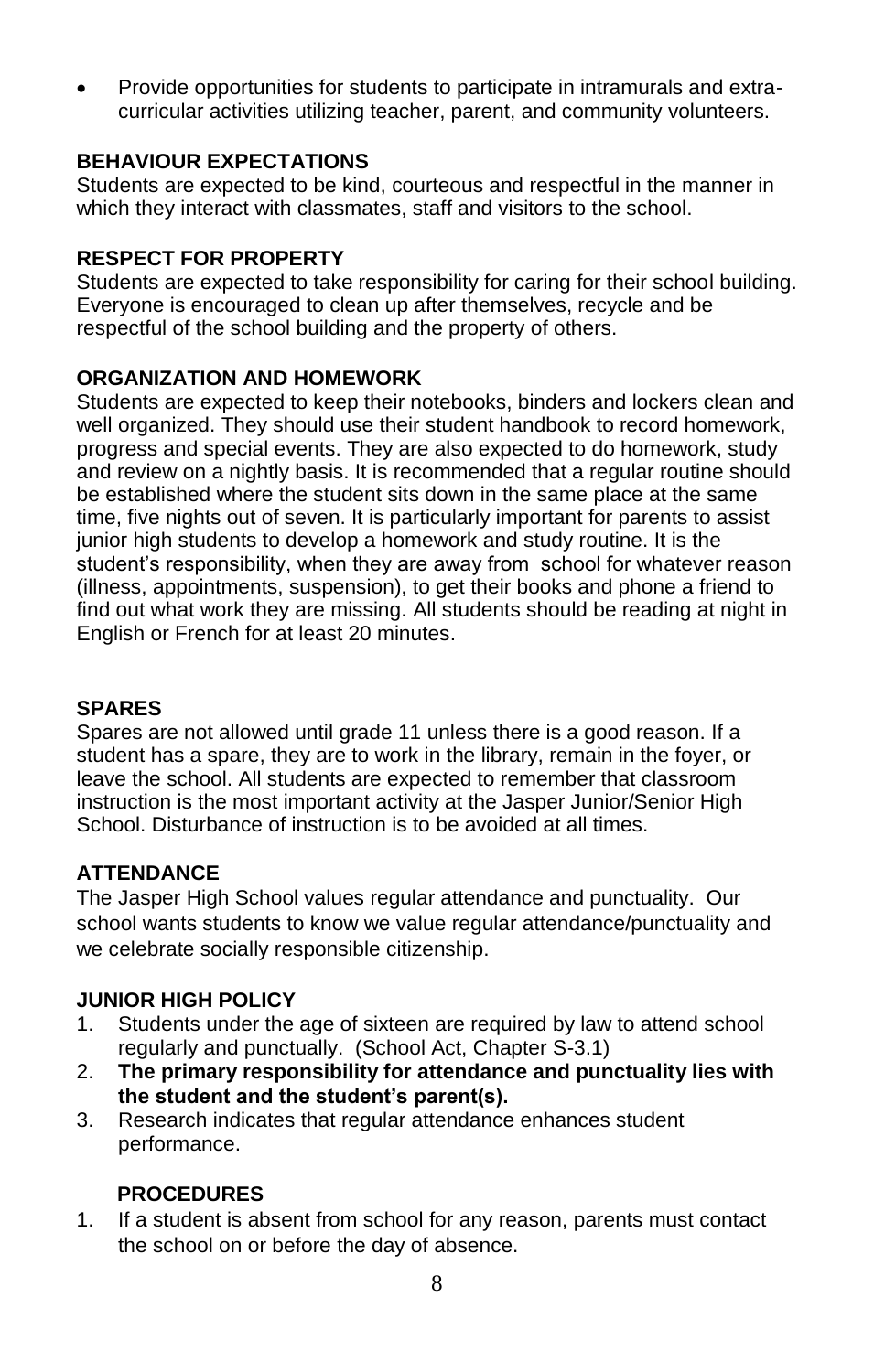- 2. Teachers will advise parents when attendance/punctuality is inappropriate as per our Character Education Program.
- 3. Parents taking their children out of school for more than three consecutive school days, should contact the school office well in advance. The student is expected to inform their teachers of this absence and complete the required absence form.
- 4. Students who are absent from school on the day of an extra-curricular or co-curricular activity without good reason, will not be allowed to participate in that activity.

## **SENIOR HIGH POLICY**

- 1. Regular attendance at school makes a student eligible to receive credits in a course.
- 2. **The primary responsibility for attendance and punctuality lies with the student and the student's parent(s)**
- 3. Research indicates that regular attendance enhances student performance.

## **PROCEDURES**

- 1. If a student is absent from school for any reason, parents, or students who live independently, must contact the school on or before the day of the absence.
- 2. Unconfirmed absences are considered inexcusable.
- 3. Teachers will advise parents when attendance/punctuality is inappropriate as per our Character Education Program.
- 4. Should a student's attendance fall below 85% for any reason, and the student is failing the course, the student may be recommended for expulsion from the course.
- 5. Parents taking their children out of school for more than three consecutive school days, should contact the school office well in advance. The student is expected to inform their teachers of this absence and complete the required absence form.
- 6. Students who are absent from school on the day of an extra-curricular or co-curricular activity without good reason, will not be allowed to participate in that activity.

## **DANCE RULES**

*The Jasper High School believes in the value of offering school dances, as research supports the benefit of social activities for youth. We request parents to assist in the supervision of dances by volunteering to chaperone. Parents are invited to drop in at any time of the dances.*

- 1. Hours of dances are 7:00 to 10:00 p.m.
- 2. The doors will be open from 7:00 to 7:30 p.m. Students will not be admitted after that time unless prior permission has been given by an administrator.
- 3. All students must arrive at the school door with a parent or responsible guardian who can attest that the students accompanying them have not been consuming alcohol or narcotics before the dance.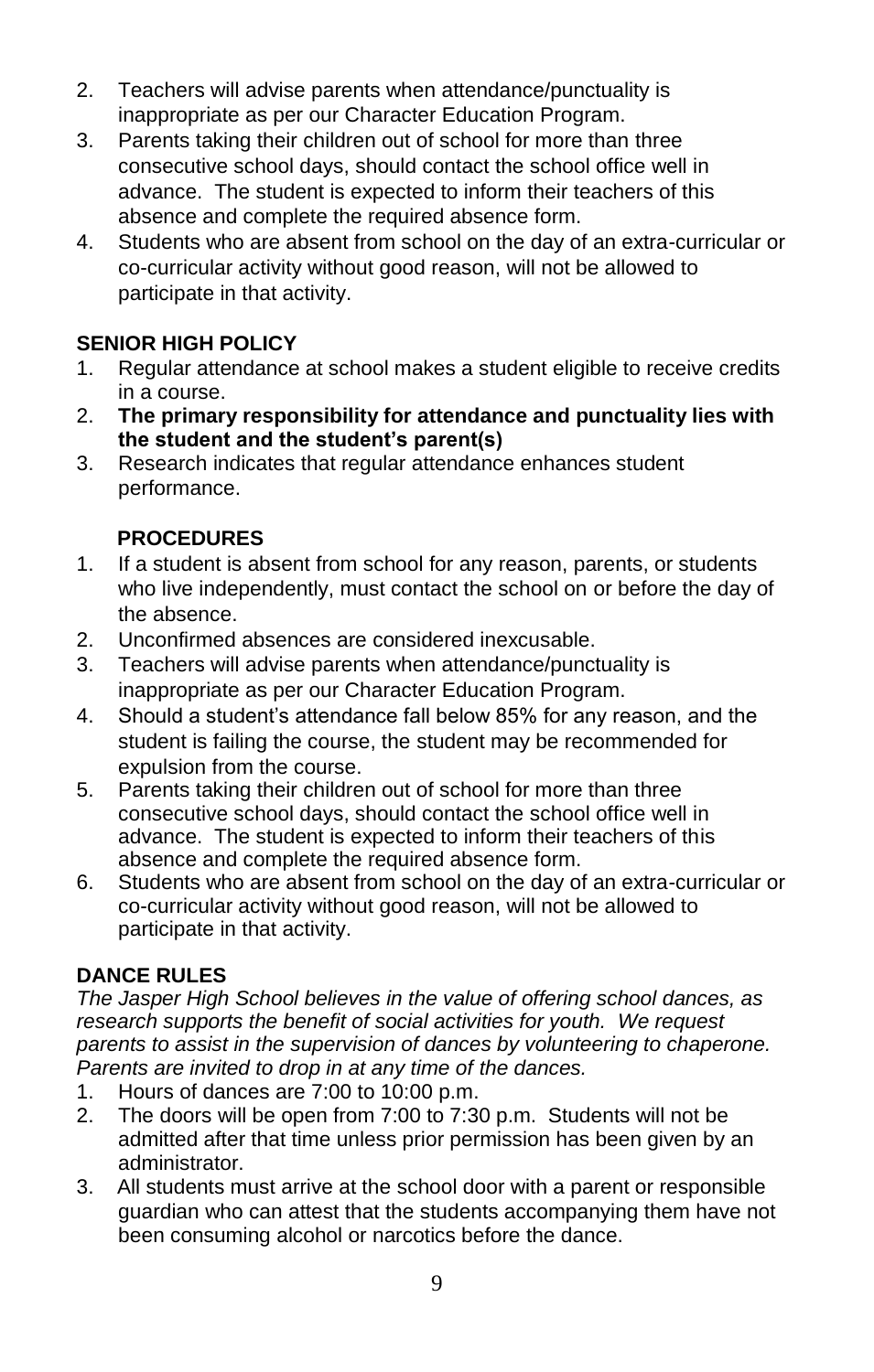- 4. Each student is allowed to invite one guest to a dance. Guests must be signed in at the library before 1:00 p.m. on the day of the dance.
- 5. Students who invite a guest to a dance will be responsible for the actions of their guest. If a guest misbehaves, the consequences to the guest and the student who invited them, will be the same. A student and his or her guest must enter the dance at the same time.
- 6. Coats, bags and backpacks must be placed on the stair seating in the foyer and all bags will be searched by a school administrator on entry to the dance.
- 7. Students who have been drinking alcohol or who bring alcohol to the dance will be evicted, suspended from school for five days and will have their parents contacted to come and take them home. If parents cannot be contacted, the R.C.M.P. will be called.
- 8. If the chaperones find empty liquor bottles or cans in the school after a dance, the next evening dance may be cancelled or moved to an afternoon dance.
- 9. If the chaperones detect drugs at the dance (i.e. see or smell drugs, or if anything is lit up on the dance floor or in the school), the lights will be turned on and the dance will stop and students will be sent home. No refunds will be given as the Student Council has a commitment to the DJ.
- 10. Students evicted from a dance for any reason will be suspended from school dances for one full year.
- 11. If there are problems with excessive drinking prior to school dances, when supervision is the parent's responsibility, the administration may cancel the next dance or move it to an afternoon dance.
- 12. Students are to remain in the school, or in the designated areas, during the dance. Those who leave the school or designated areas, unless accompanied by a chaperone, may not re-enter the dance.
- 13. Chaperones will receive written instructions prior to each dance.
- 14. All food and beverages are to be consumed in the hallway, not in the gym.
- 15. Students who are absent from school on the day of the dance, may not be allowed to attend the dance.

## **DRESS CODE**

The school believes that the primary responsibility for a student's attire resides with their parents or guardians. Clothing that promotes alcohol, marijuana, or illegal substances is not allowed. Clothing that has obscene or questionable printing on it is not allowed. Clothing which covers the chest and buttocksis considered appropriate. Clothing that covers undergarments is also part of the dress code but waistbands or straps on undergarments may be visible. Teachers may ask students to remove hats or hoods in their classes, the office or the library. Sunglasses are not to be worn in classes unless outside**.**

## **DRESS REQUIREMENTS – GYM**

When participating in physical activities in the gym on any occasion, students must wear approved gym attire (shirt, shorts, socks and runners).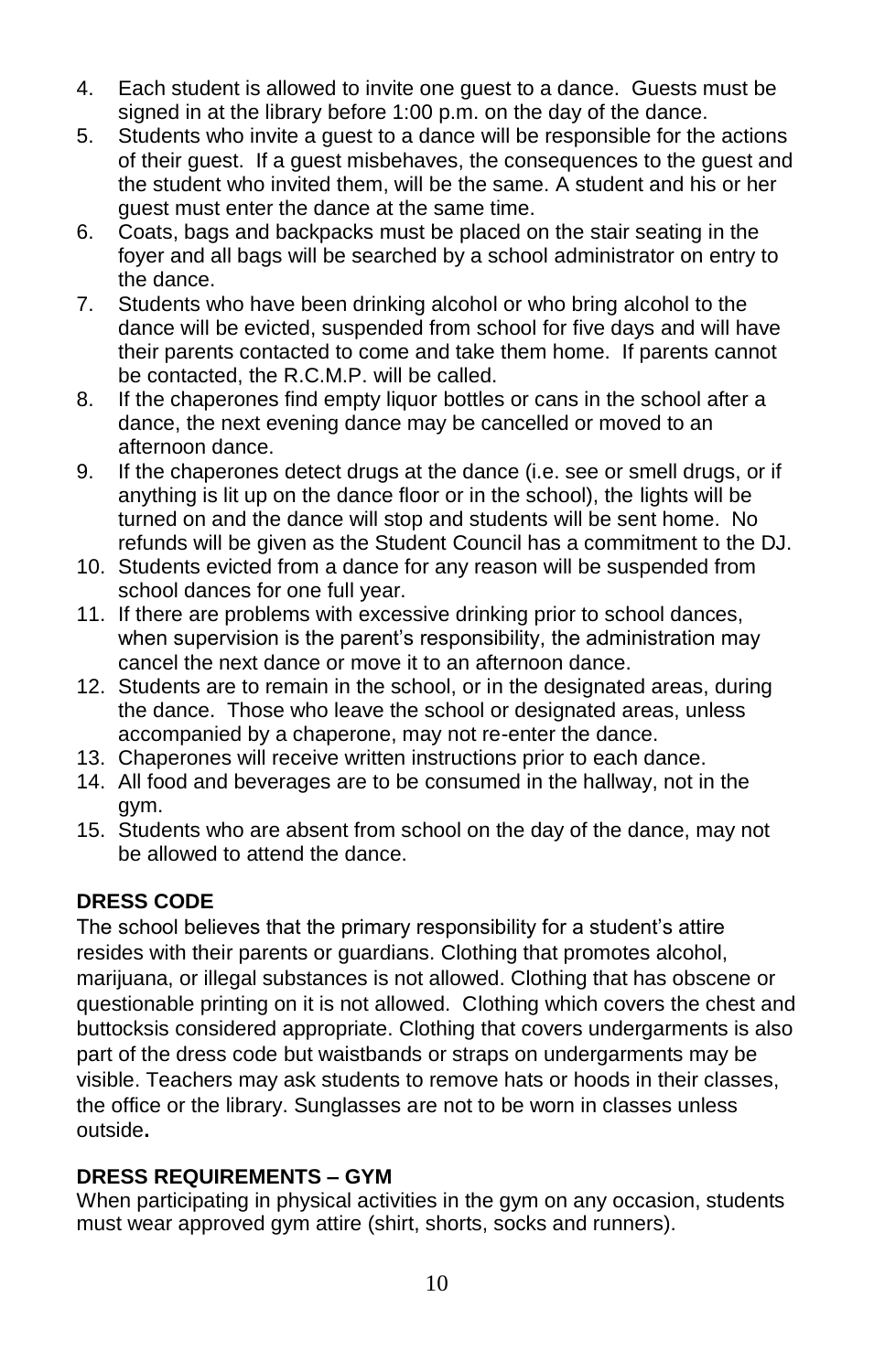### **GYM RULES**

- No outdoor footwear. Court shoes only.
- No food, drink or gum.

#### **GUM**

Students and staff are requested not to chew gum in the building.

#### **LOCKERS**

Students are assigned a hall locker in September (and a gym locker in Physical Education) and they are responsible to ensure it is kept in good condition. Students must purchase two school locks from the library and must keep lockers locked at all times. Students will be expected to pay for any damage to lockers or for lockers not cleaned at year-end.

### **ELECTRONIC DEVICES AND CELL PHONES**

Electronic devices/cell phones may not be used or taken out in class unless a teacher provides permission for research or academic usage. Students on spares or lunch hour may use them. iPods may only be used in class with a teacher's permission.

#### **SMOKING**

The Jasper Junior/Senior High School is a "smoke-free" space. No one is allowed to smoke or vape or use any tobacco product in the building or on school property.

#### **DRUGS/INTOXICANTS**

The use of drugs and intoxicants is prohibited. Any student guilty of drug or intoxicant offenses will be dealt with by the principal as per School Board Policy.

#### **SKATEBOARD/ROLLERBLADES/BICYCLES/VEHICLES**

Skateboards or rollerblades, if ridden to school, must be kept in the student's locker. Bicycles must be placed in the bicycle racks. Parking for students in the school parking lot is a privilege students must drive with care or parking rights will be removed.

#### **PROPERTY DAMAGE**

- Accidental breakage or property damage should be reported to the principal. Students may be charged.
- Willful damage to school property will be charged to the students responsible.

#### **FROSHING**

Froshing, hazing, or initiation practices are not tolerated at Jasper High School whether on or off school property. Such actions may lead to suspension or expulsion as outlined in policy.

#### **SCHOOL USE**

Students should not be in the school building after regular school hours unless supervised or with special permission. Students are **never** to be on the roof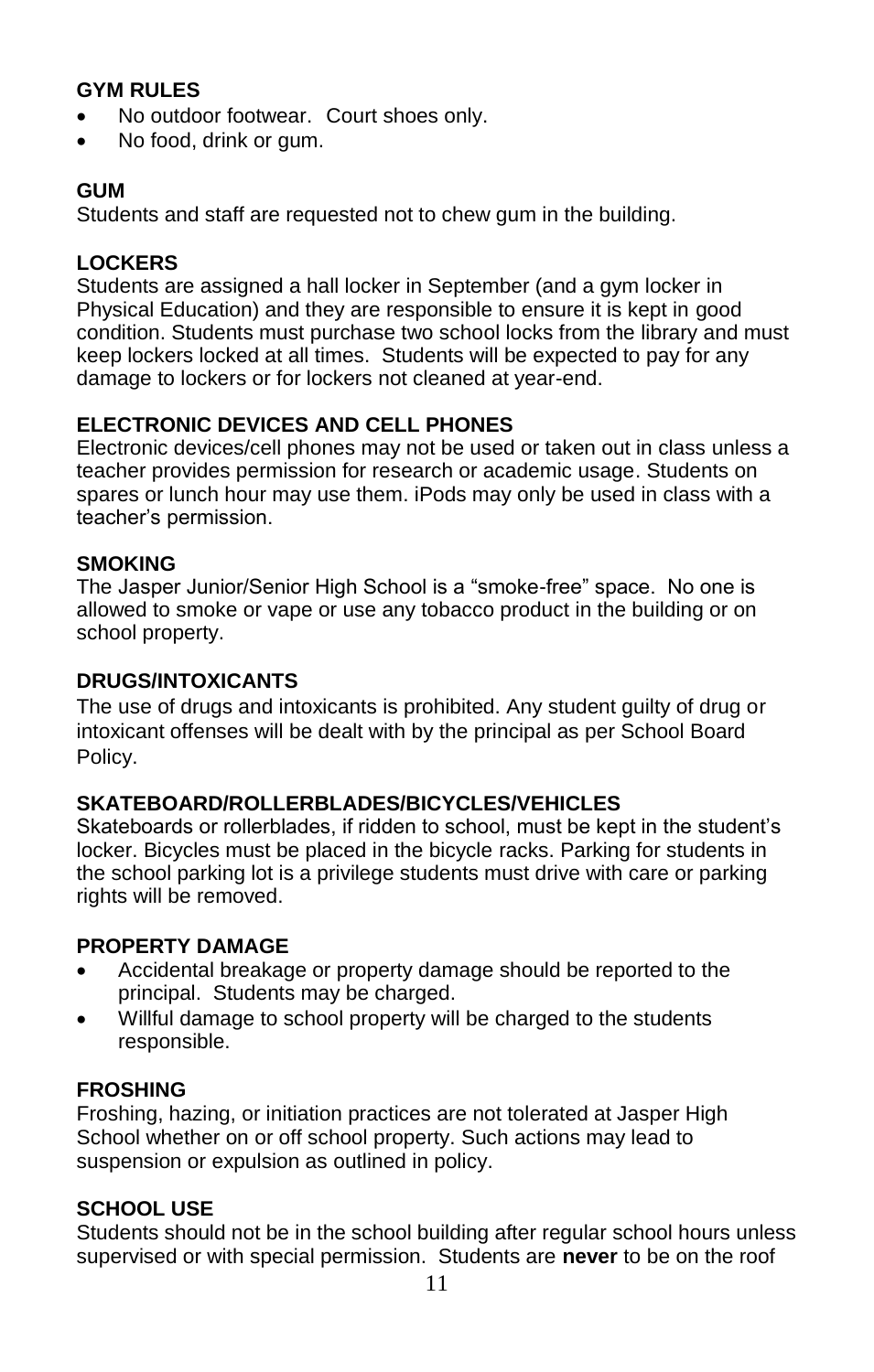of the school. Students who do not co-operate in this regard will be subject to disciplinary action as per the School Act and School Board and School Policy.

## **GENERAL INFORMATION**

#### **SCHOOL FEES**

- \$ 9 per credit–Instructional Materials Part-time Students
- \$ 5 Student Council Fees
- \$16 2 School Locks (New students required to purchase)

An invoice for student fees will be sent home in the fall when students' timetables have been finalized. Cheques for student fees should be made payable to Jasper Junior/Senior High School.

The school may charge additional fees to offset program costs for specific activities. Option courses like Band, CTS shop or CTS foods may have additional fees. School Fees are reviewed with the parent council each year for input.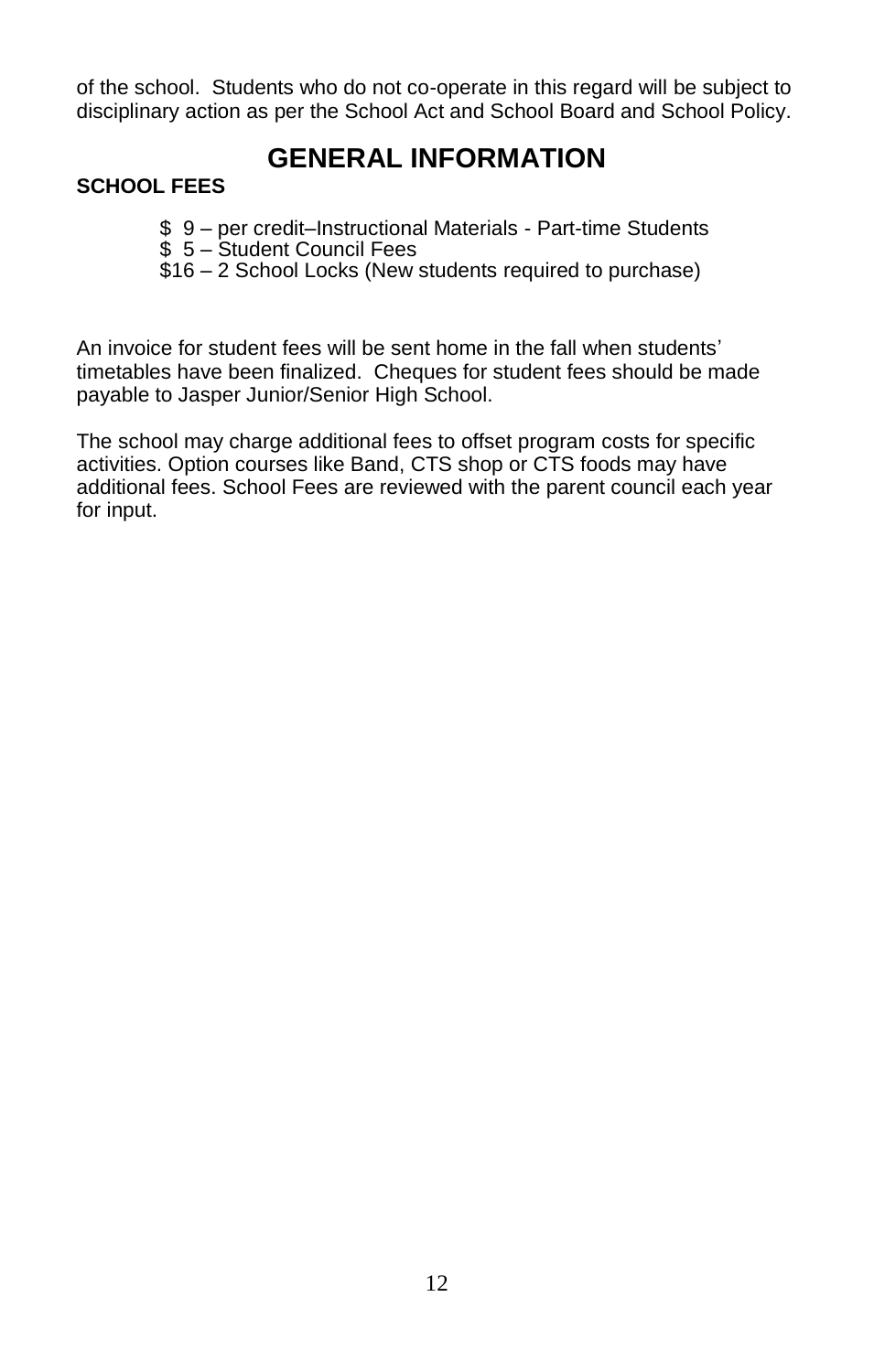### **CARE OF TEXTBOOKS**

The condition of texts will be noted. Students will be expected to pay for books lost or damaged during the course of the year prior to the final day of classes. Should a lost textbook be found over the summer, reimbursement for the text will be given up to September 10<sup>th</sup> provided receipts are submitted.

#### **ACCIDENT INSURANCE**

The Grande Yellowhead Public School Division has purchased student accident coverage for all students during school hours and school functions. Parents can purchase privately, on an optional basis, additional accident insurance to extend this to 24 hours a day.

#### **HEALTH UNIT**

The Jasper Health Unit provides a Comprehensive School Health Program. This program includes: immunization, communicable disease control, health promotion and education, resource material, vision and hearing tests and referral to other health agencies.

#### **PARENT VOLUNTEER TRANSPORTATION BY AUTOMOBILE**

Parents may be asked, on a volunteer basis, to transport students. When this occurs, it is necessary that a "Volunteer Release" form be filled out by the parent ahead of time and that the parents have a minimum personal liability coverage of \$1,000,000. The volunteer driver shall provide to the school a copy of their insurance policy or a letter from the company showing that they have insurance coverage in effect to the extent required by the Division. Volunteer drivers are required to get a Driver's Abstract which is renewable on a yearly basis. Please see the school to fill out the appropriate forms for a Driver's Abstract. The school will then forward these forms to the Motor Vehicle Office, to ensure we are charged the special school rate on Driver's Abstracts. If a volunteer gets a Driver's Abstract directly from the Motor Vehicle office, they will be charged a higher fee, which is non-refundable. **Students are never allowed to drive private vehicles to school sponsored activities.**

#### **PARENT VOLUNTEERS**

If you are interested in working with students and/or assisting the staff with any of a wide variety of interesting jobs, perhaps you would enjoy being a volunteer at our school. The job and hours are up to you. We especially need chaperones for dances, and co-curricular/extra-curricular trips. Please call the school if you have time to share with us.

#### **SCHOOL COUNCIL**

The School Council provides an opportunity for parental input and advice regarding various school programs and procedures. The Council, composed of representatives from every grade, is organized in June and meets approximately once a month during the school year at 7pm. Meeting dates are on our online website calendar.

## **EVALUATION POLICIES**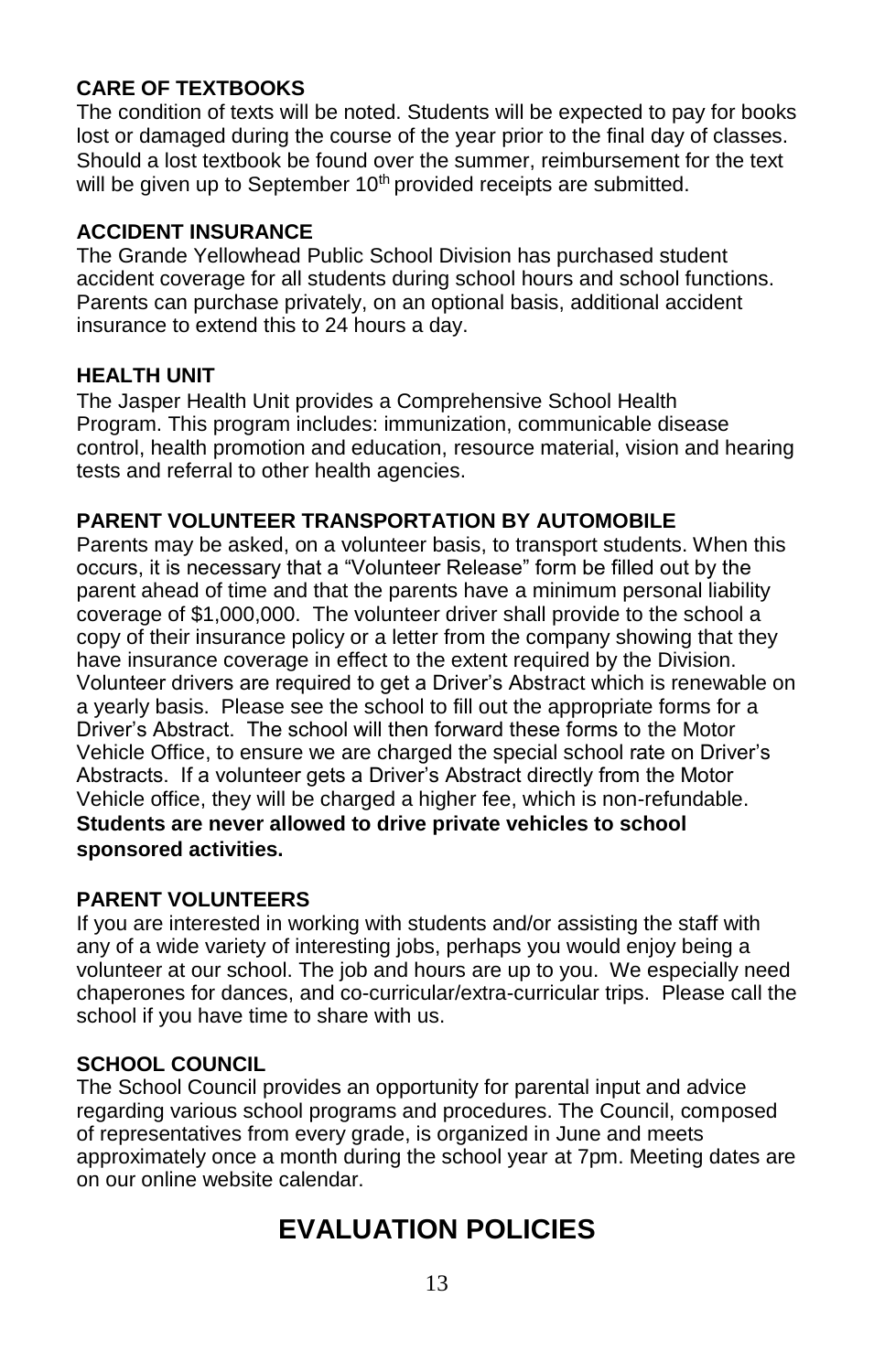#### **EVALUATION**

Evaluation of student progress will be determined by the subject teacher on the basis of student performance as measured by a variety of methods of assessment including homework, class work, assignments, projects, quizzes and exams. Teacher assessment will be made known to students and parents by the use of report cards, student-led conferences and parent/teacher interviews. Students, in advance of instruction, shall receive a clear statement of course objectives, content and evaluation procedures.

#### **MARK ASSIGNMENT GUIDELINES**

In grades 7 to 9, a four-point scale will be used to indicate achievement levels. In grades 10 to 12, percentage marks are used to indicate achievement levels. Assigned marks represent the student's achievement in course work. Students are generally registered in courses commensurate with their ability. At the high school level, a mark below 50% means failure to receive credit and failure to qualify for the sequent course.

#### **APPEAL PROCEDURES**

In those grade 12 subjects where a departmental examination must be written, the final mark will be issued by the Alberta Department of Education. Appeal procedure involves having the examination paper remarked for a fee.

#### **EXAM SCHEDULE AND REPORTING PERIODS**

At the high school level, first semester examinations will be held in January. Second semester examinations will be held in June. For all students, report cards will be issued four times a year; in November, February, April and June.

### **PARENT/TEACHER INTERVIEWS**

Parent / teacher interviews may be arranged by teachers or parents at any time during the year when it is considered necessary. Formal parent / teacher interviews follow each reporting period in terms 1-3.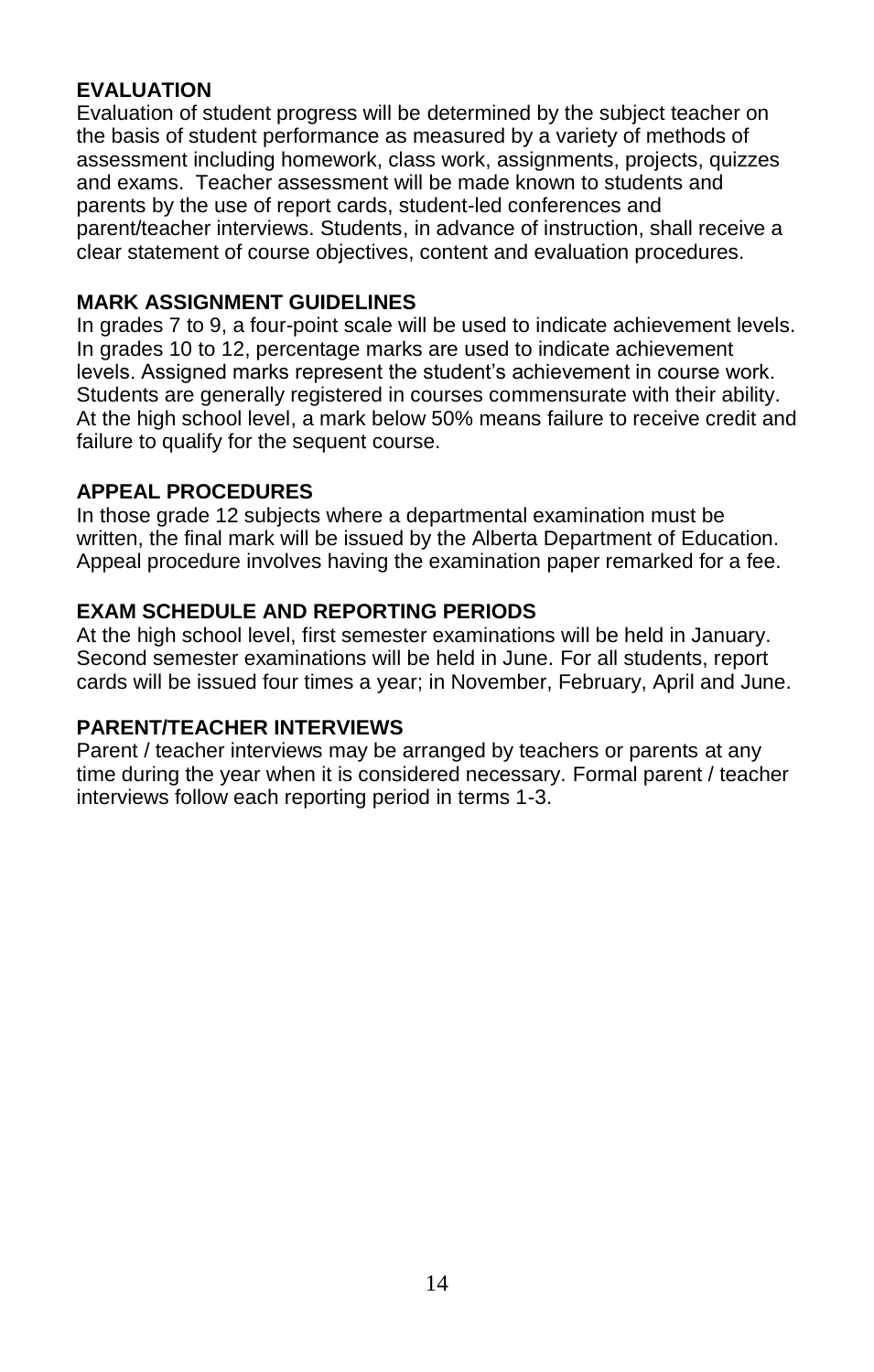## **SENIOR HIGH ACADEMIC RECOGNITION**

Students, who achieve academic excellence and show outstanding effort, are recognized by placement on the Honour Roll or 70+ Club following the first three reporting periods.

#### *HONOUR ROLL*

This recognizes senior high students who consistently achieve excellence.

#### *70+ CLUB*

This recognizes senior high students who consistently achieve proficiency.

#### **JUNIOR HIGH CELEBRATION OF LEARNING**

In order to be recognized for Academic Excellence or Character Virtue excellence, students must meet the following criteria:

#### *ACADEMIC ACHIEVEMENT JUNIOR HIGH*

Students must attain a mode of 4 for their academic achievement, with no mark at a level one, or novice level.

#### *CHARACTER VIRTUES JUNIOR HIGH*

Students must attain a mode of level 'C' n the character virtues, with no marks at the 'I' or 'R' levels.

#### **SCHOLARSHIPS AND AWARDS**

Thanks to the generous support of many community organizations, clubs and businesses, as well as individual residents of Jasper, an extensive list of scholarships and awards has been developed to encourage and reward student achievement in a wide variety of areas and subjects in grade 12. High averages are calculated according to the eligibility criteria for the Alexander Rutherford Scholarship.

#### **PROGRAM CHANGES**

To add, change or drop a course (after the first week of school), you must come to the school office to arrange a time to meet with the principal. The subject teacher, parent(s) and the principal must sign a Drop/Add Slip before a student can drop or change a course.

#### **TRANSCRIPTS OF MARKS**

All students registering in post-secondary institutions or applying for scholarships, require an official transcript of their marks from Alberta Learning. Students can order their transcripts as well as view diploma exam results statements online at myPass.alberta.ca. The student will need their ASN (9 digit Alberta Student Number) to register online. It takes approximately 2 weeks to be approved so it is recommended that students register online in advance of requesting information.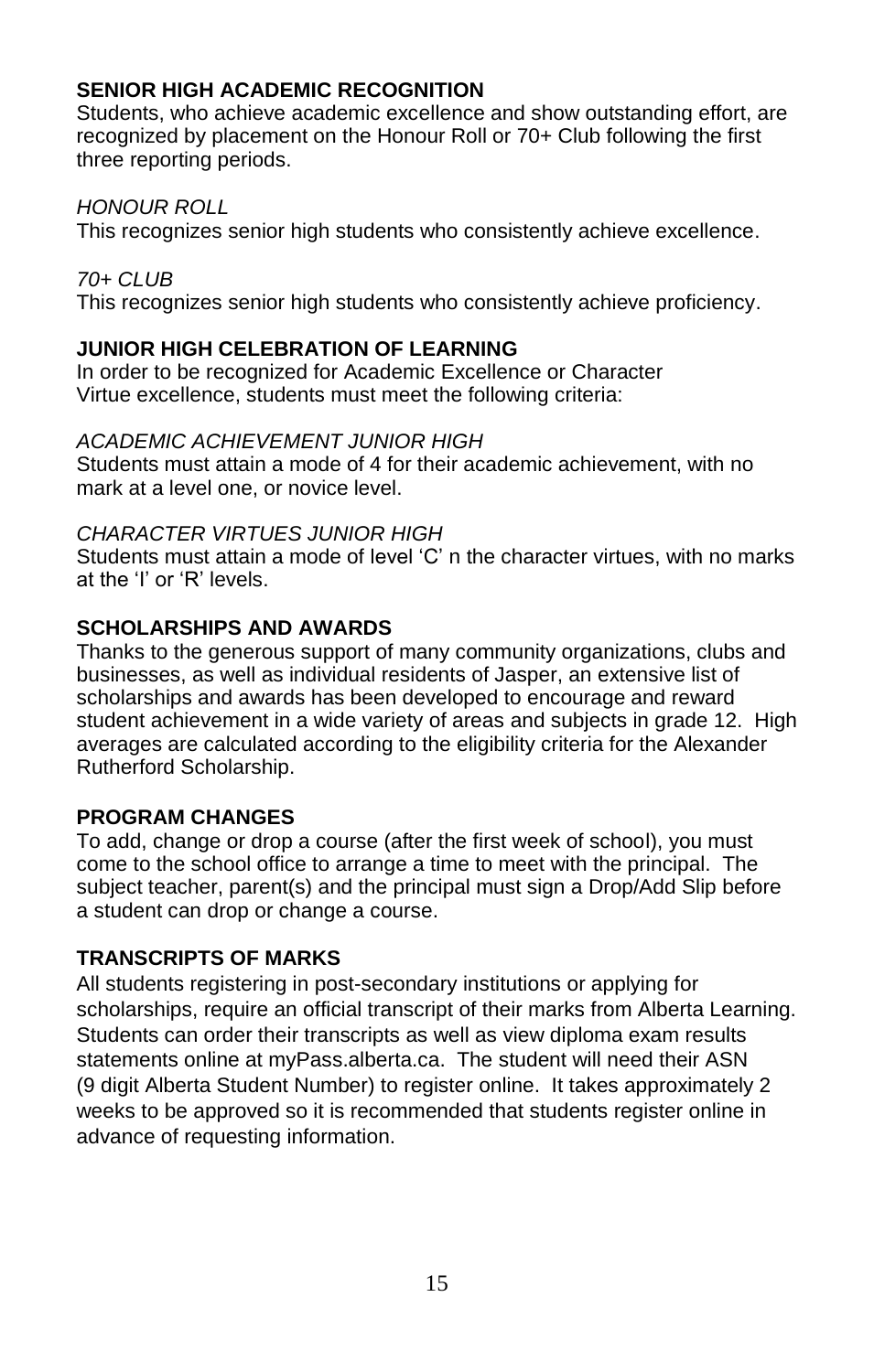## **JUNIOR HIGH COURSES**

The junior high student program includes: Language Arts Social Studies **Mathematics** Science Physical Education **Health** 

#### **ACADEMIC DISHONESTY**

The school policy on academic dishonesty is described in detail on our website under school documents / student handbook.

#### **FLEX Time**

Once a week on Wednesdays, from 3pm -3:30pm, the school will have FLEX time. FLEX is a support block where every teacher in the school will be available to help students.

Student's attending FLEX must :

-Come prepared (bring supplies, relevant work, resources needed)

-Show responsibility for your learning (know your goal)

-Phones are only to be used for school work

-Get help in your learning, complete work, or study.

-Students may also be required to stay for FLEX at the request of their teacher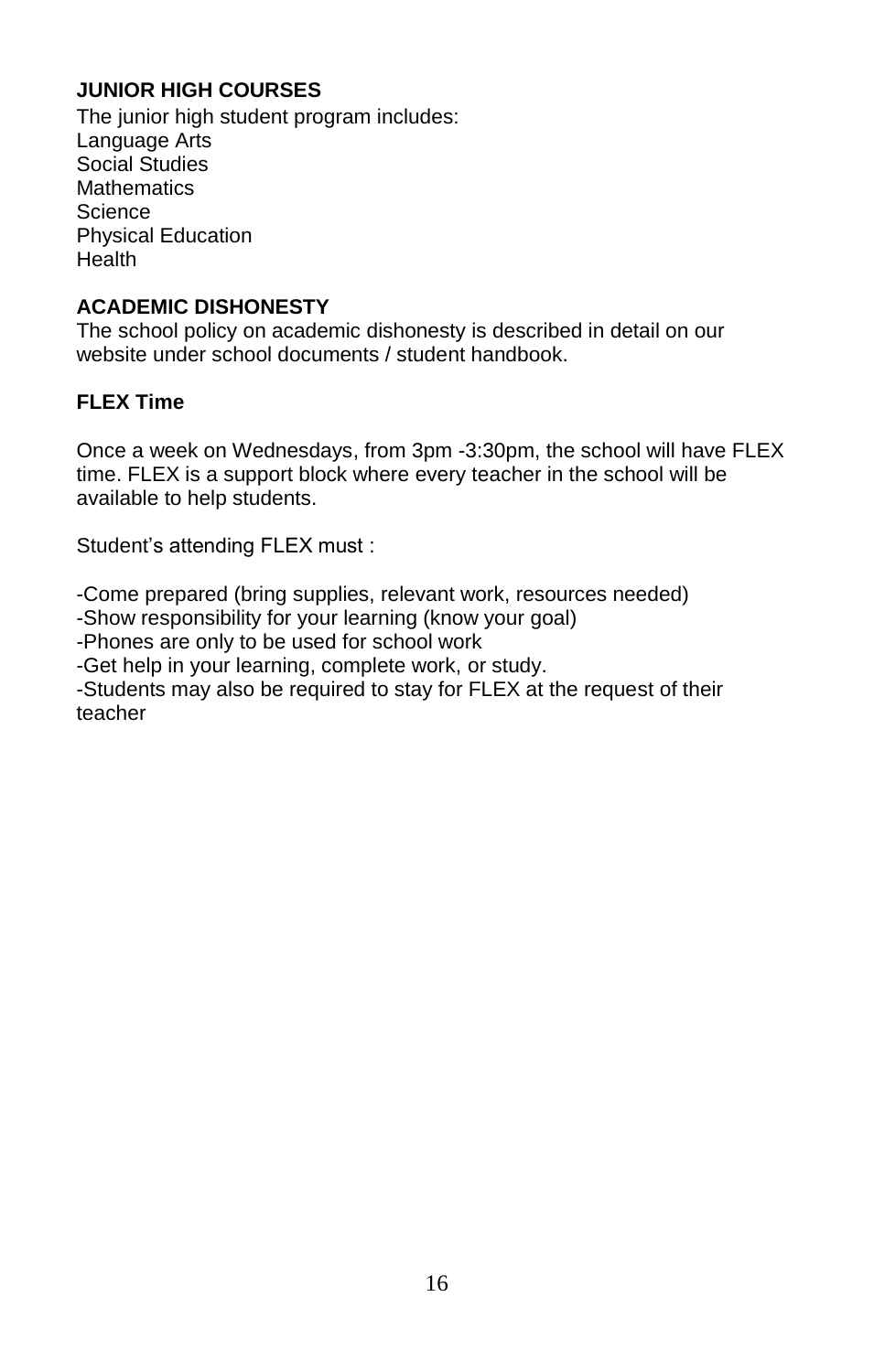# **HIGH SCHOOL DIPLOMA REQUIREMENTS**

**Requirements:** The requirements indicated in this chart are the **minimum**  requirements for a student to attain an Alberta High School Diploma. The requirements for entry into post-secondary institutions and workplaces may require additional and specific courses.

| <b>100 CREDITS INCLUDING THE FOLLOWING:</b>                                                                             |    |                                               |  |  |  |  |
|-------------------------------------------------------------------------------------------------------------------------|----|-----------------------------------------------|--|--|--|--|
| English 30 Level                                                                                                        |    | English 30-1, 30-2<br>(Diploma Exam)          |  |  |  |  |
| Social Studies 30 Level                                                                                                 |    | Social Studies 30-1 or<br>30-2 (Diploma Exam) |  |  |  |  |
| Mathematics 20 Level                                                                                                    |    | Not Specified                                 |  |  |  |  |
| Science 20 Level                                                                                                        |    | Not Specified                                 |  |  |  |  |
| <b>Physical Education</b>                                                                                               | 3  | <b>Physical Education 10</b>                  |  |  |  |  |
| Career and Life Management                                                                                              | 3  | C.A.L.M. 20                                   |  |  |  |  |
| A minimum of two Grade 12<br>level courses other than<br><b>English and Social Studies</b>                              | 10 | Not Specified                                 |  |  |  |  |
| Any combination from CTS,<br>Fine Arts, Phys. Ed. 20 and/or<br>30, or second languages, or<br>locally developed courses | 10 | Not Specified                                 |  |  |  |  |

## **GRADUATION EXERCISES:**

Students may participate in the graduation exercises of the current school year provided they are registered in a minimum of three courses through our school and have the potential to earn 100 credits and meet minimum diploma standards by the end of June of the year in which they wish to graduate. Students are encouraged to achieve well above **minimum** diploma standards. Students taking correspondence courses and planning to take part in our graduation exercises should have all modules completed by May 1st. Students who have below 50% at the April report card in any course required for their diploma, **may** not be allowed to participate in the graduation exercises. The principal will compile a list of Jasper High School students eligible for participation in our graduation exercises by May 1<sup>st</sup>.